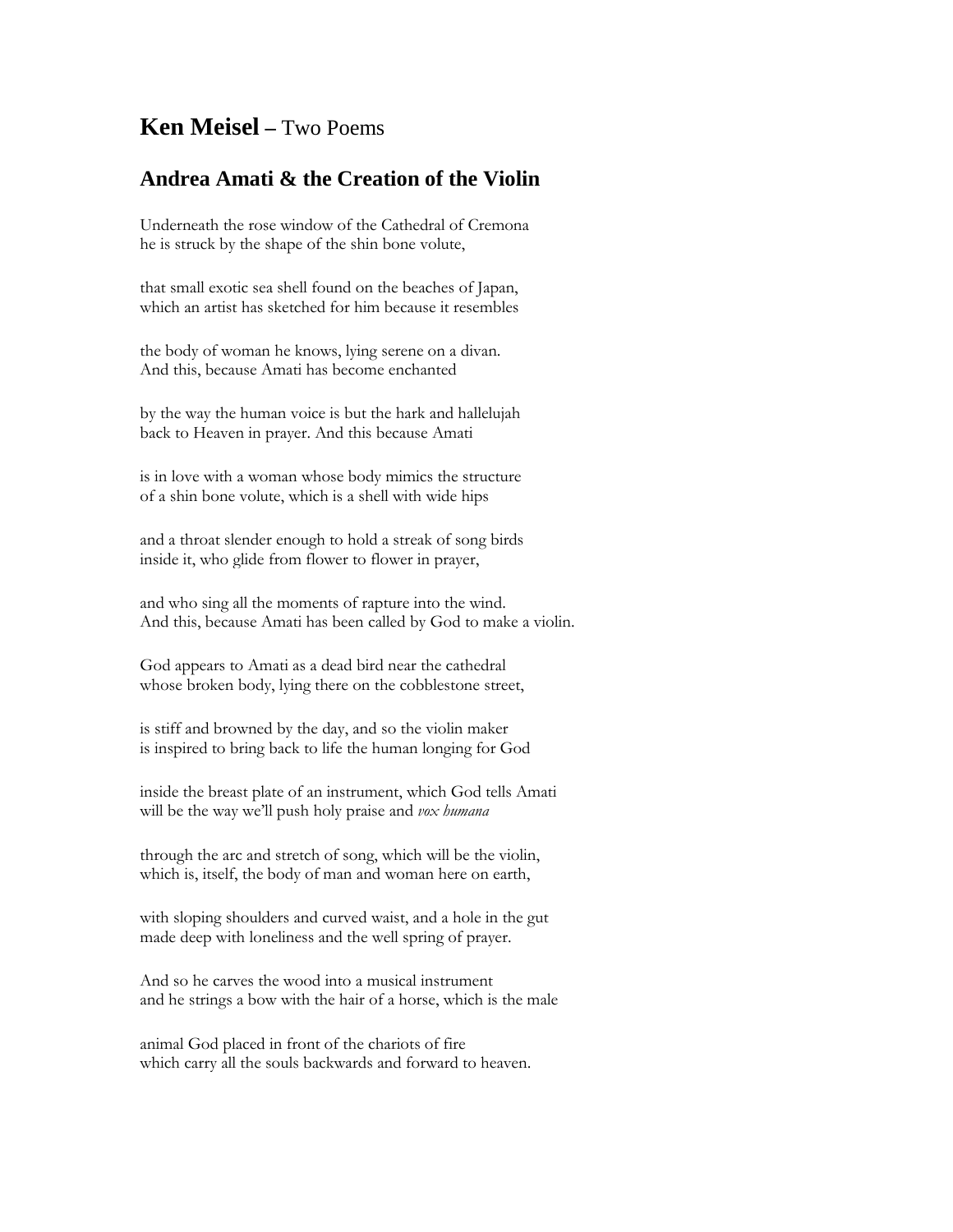This, Amati thinks, will be the lifted structure and voice of the human heart singing a way back to heaven,

and so he carves it, shapes it into a body like ours, gives it the name *violin*, which means make a path back to God.

## **One Angel, Listening to Mozart & Seeking Her Birth, Goes Free**

The angels, gathered together under the green cypress trees and listening to Mozart's Violin Concerto # 1 in B Flat,

were arguing amongst themselves on what color to be as they took on human form. The one with the large flea eyes

had said, bluegum eucalyptus, whereas the other had argued for the red of the western bleeding heart, and the other still

had held forth for the mottled flecks of white alder bark. The skin of the human is *imperfect*, like the flecks of an alder

he'd said, whereas all the other colors are just encaustic wax on the realms of glamour. This said, the angels became

irresolute and agitated as they watched the men streaking in swarms below on the streets of Vienna at Christmas time,

and amongst them, all the ladies adorned in lights. The violins of Mozart's Concerto, which God had told the angels

to listen to as the singular force of rapture that celebrates how nothingness turns to new life on an umbilical string,

played on through the muted stillness of the cypress trees. All this as God looked on from a swathe of operatic silence.

"Love is a *portent of emotional strength*," the one angel, stroking himself like an entangled moon beam, said, and the other,

dressing himself up as a western pasqueflower, argued, "beauty is based on frequency invariance, a continuity of form,"

whereas as giving over to one's death is like an adagio to God, which is, he argued, "rapture, transcendence." The one girl

angel amongst them, herself a rubberlip sea perch, swept herself aside like an incessant, restless mesmerism with bee wing fins,

and she fell upon a great rock in the middle of the glade and said, "the soul coming into life on earth is a violin cutting itself a place